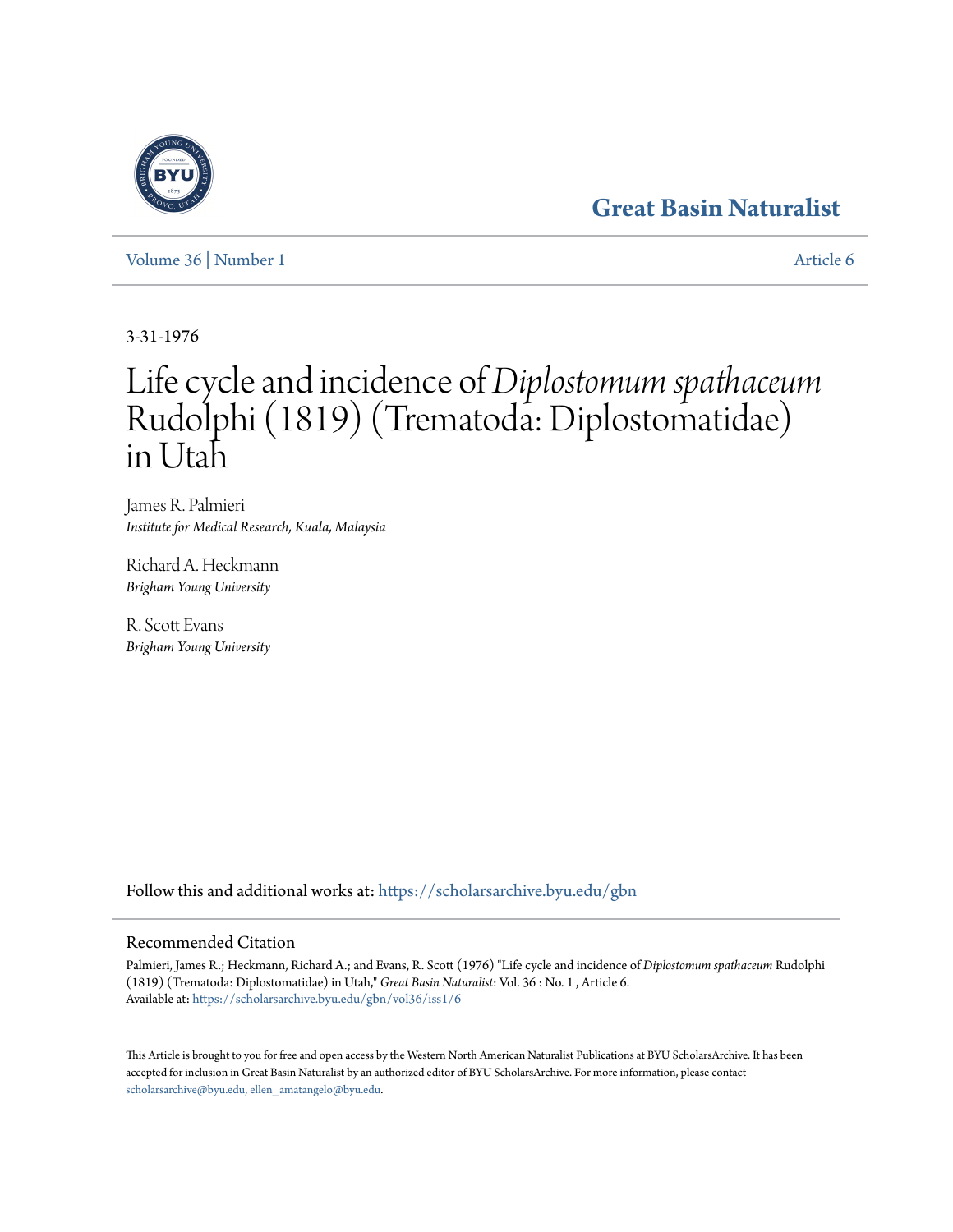#### LIFE CYCLE AND INCIDENCE OF DIPLOSTOMUM SPATHACEUM RUDOLPHI (1819) (TREMATODA: DIPLOSTOMATIDAE) IN UTAH

James R. Palmieri<sup>1</sup>, Richard A. Heckmann<sup>2</sup> and R. Scott Evans<sup>2</sup>

 $\alpha$ Abstract.— *Diplostomum spathaceum* (Trematoda: Diplostomatidae) causes a disease known as diplostomatosis (eye fluke disease) and has been found to be widespread throughout the fish of Utah. Totals of 756 snails (5 species), 893 fish (21 species) and 6 species of birds were examined for the presence of larval and adult D. spathaceum from 17 collecting sites throughout Utah. Pathologic effects such as blindness, subacute inflammatory reactions, cornea perforation, and ruptured globe due to diplostomatosis upon the fish host are listed. Fish host and parasite infection data of D. spathaceum for the major lakes of Utah are given.

Diplostomum spathaceum is a strigeoid trematode (Trematoda: Diplostomatidae) causing a disease of fish known as diplostomatosis or eye fluke disease.

Diplostomatosis was reported in 1974 in Strawberry Reservoir, Utah, a body of water considered to be Utah's number one trout lake. Within the past year (November 1974 to November 1975) a detailed survey of 19 major lakes (Table 4 and Fig. 1) revealed a widespread in fection of *D. spathaceum* in fish throughout Utah.

Extensive studies concerned with its life cycle, development, taxonomy, pathol ogy, and control have been carried out on two geographic fronts: the Soviet Union where the fluke is known as *Diplo*stomum. spathaceum. Rudolphi, 1819 (Bauer 1959) and the United States where it was once classified as Diplostomum flezacaudum (Cort and Brooks 1928) (Van Haitsma 1930). Recent investigations concerning this fluke have taken place in England, Western Europe, Mexico, Africa, Italy, and the United States. In the western half of the United States numerous local outbreaks have been re ported in Colorado, North Dakota, Washington, Idaho, and Utah.

The developmental cycle of  $D$ . spathaceum is typical of strigeoid life cycles as described by LaRue (Palmer 1939). The egg passes out with the feces of the definitive host, a piscivorous bird, and develops in 21 days into a free-swimming miracidium. The miracidium penetrates and undergoes several asexual multiplications within the hepatopancreas of a variety of snail hosts. Within six weeks daughter sporocysts develop into freeswimming furcocercous cercariae which penetrate the gills, skin, and eyes of a variety of second intermediate fish hosts. Cercariae enter small blood vessels of the gills and fins (Ratanarat-Brockelman 1974) of fish and are conveyed by the blood stream to the eyes (within 30 minutes) where they become infective metacercariae in 45-120 days. Some cer cariae may penetrate directly through the lens of the eye. Becker and Brunson



Fig. 1. Collecting sites for intermediate and definitive hosts of Diplostomum spathaceum in Utah. Numbers of (ollecting sites are coded for Table 4. Those sites marked by solid dot symbols were positive for D. spathaceum.

4Present address: Institute for Medical Research, Pahang Road, Kuala 02-14-Malaysia.<br>2Department of Zoology, Brigham Young University, Provo, Utah-84602.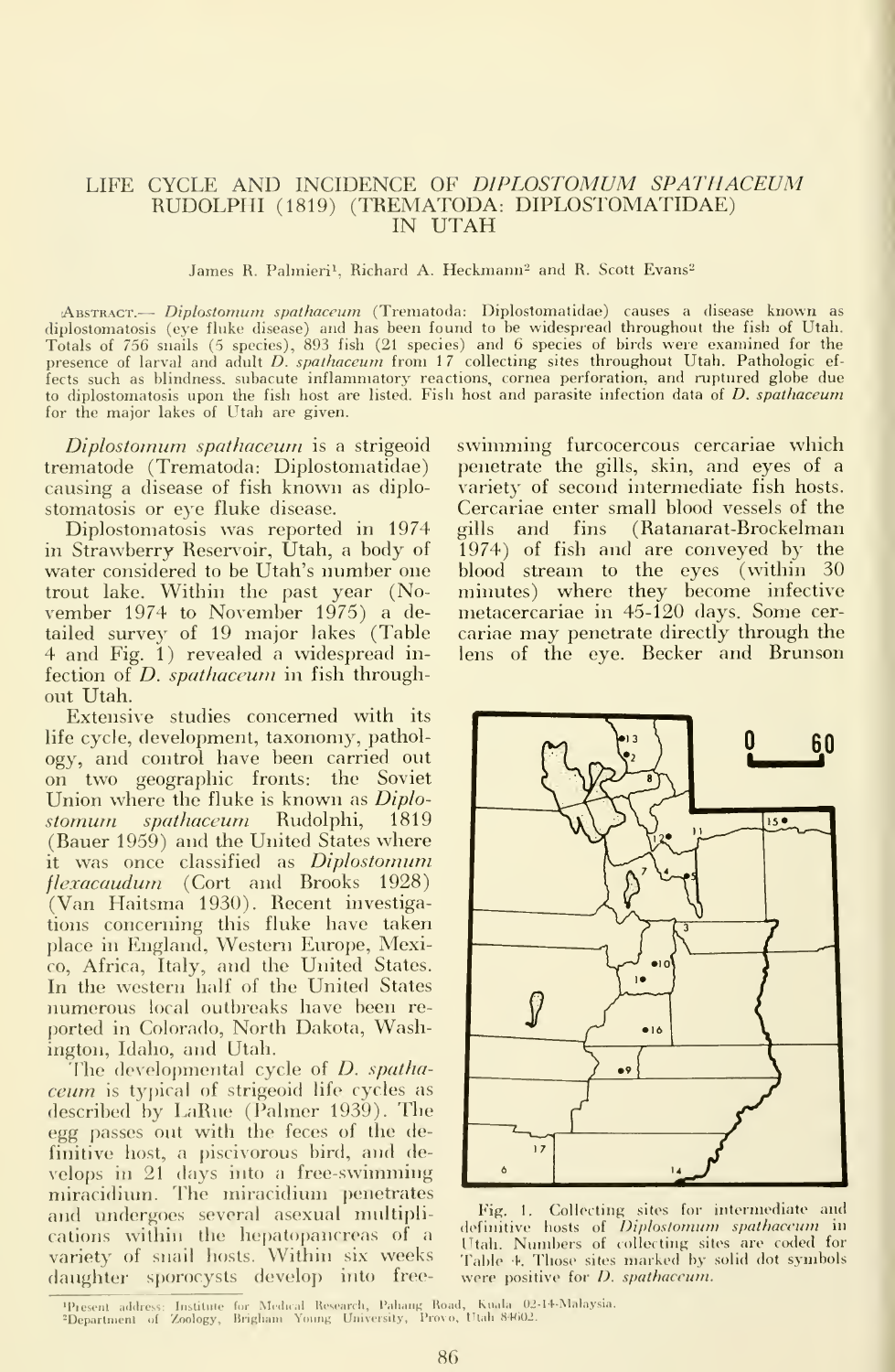(1960) found that Rainbow Trout  $(Sal$ *mo gairdneri*) may have acquired *D.* pi *spathaceum* by feeding on molluscus con- - w taining precocious metacercariae. Once in-

fected fish are ingested by a gull or other piscivorous bird, adult worms develop within the intestine in 3-5 days. Figures  $\hspace{0.1mm}$ 2-9 illustrate the larval and adult stages



Figs. 2-5. Life stages of *Diplostomum spathaceum*: 2, Egg containing unhatched micracidium; 3, Miracidium; 4. Mother sporocyst: 5. Cercaria among daughter sporocysts.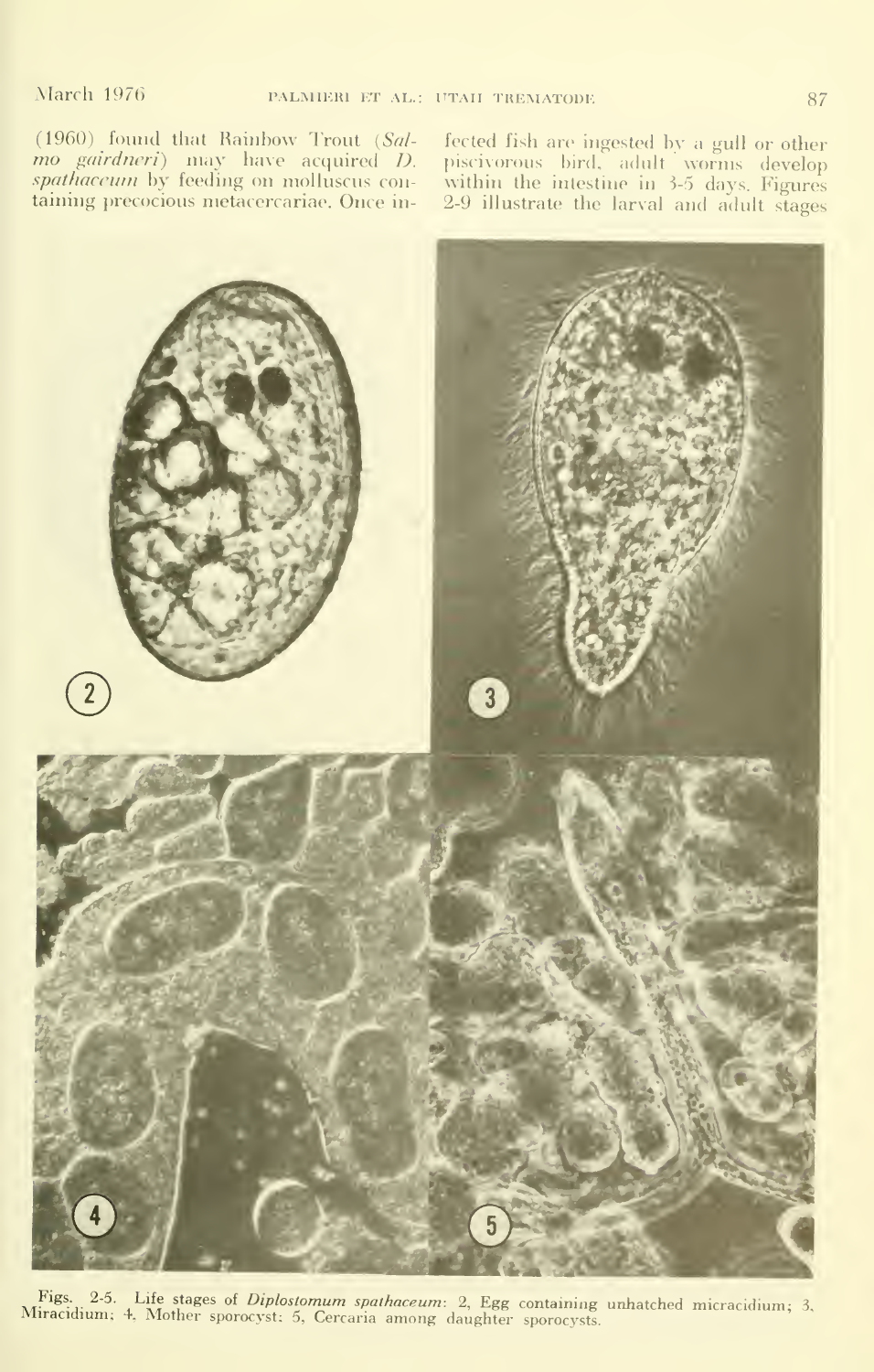

Figs. 6-9. Life stages of *Diplostomum spathaceum*: 6, Metacercaria removed from the eye of an infected fish; 7, Lens of an infected fish containing metacercariae (this lens was fixed and stained); 8, Lens of fish showing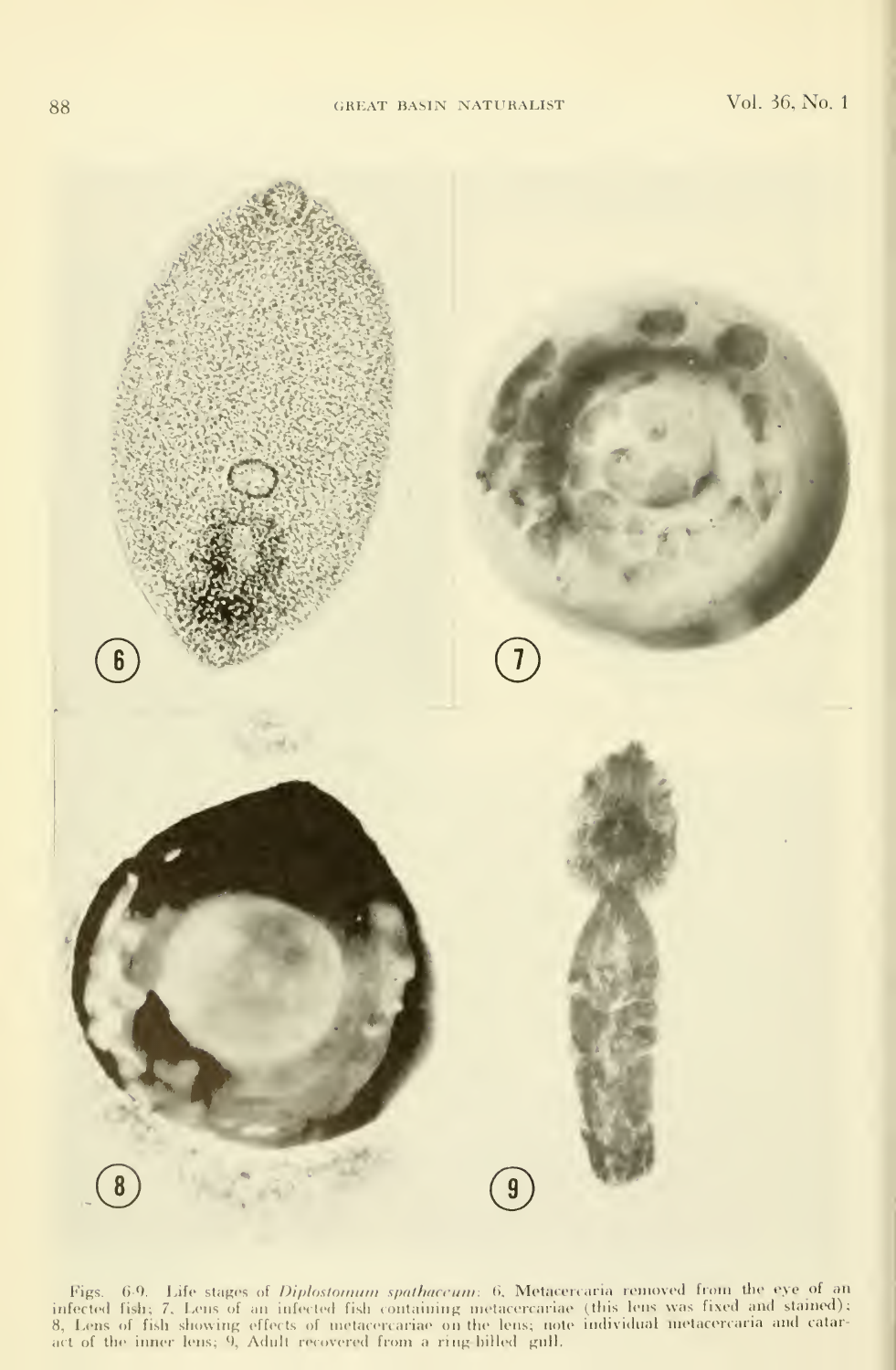of D. spathaceum recovered from snail, fish, and bird hosts throughout Utah. The life cycle of *D. spathaceum* is depicted in Figure 10.

D. *spathaceum* causes much damage to the eyes of a variety of fish. Mass infec tion may lead to permanent damage in the form of cataract and herniation and even death of the infected freshwater fish.

Compared with research involving a closely related strigeoid trematode (Palmieri 1975), *D. spathaceum* seems to lack host specificity as a larvae and adult. Recently the danger of infection by the metacercariae of  $D$ . spathaceum in the eye of humans has received great concern. Ferguson (1943) found that the metacercariae could develop equally well in a variety of vertebrate hosts including fish, amphibians, reptiles, birds, and mammals. Two reports exist in the literature concerning human infections. The first case involved the recovery of four worms within the

cataractous lens of a five-month-old child. The second report showed recovery of worms from the eyes of a fifty-five-yearold fisherman (Ashton et al. 1969). In the latter case it was determined that the cataract-causing fluke was similar in size and shape to those flukes reported from the lens of fish.

Because diplostomatosis exists as a potential public health problem in Utah, a one-year study concerned with the natural life history of  $D$ . *spathaceum* was initiated. The purpose of this paper is to report the known natural intermediate and definitive hosts, host habitats, and host specificities of *D. spathaceum*.

#### MATERIALS AND METHODS

MoLLUSCAN HOSTS.— At each individual collection site (Fig. 1) sampling of all species of potential snail hosts was carried out. Once collected, snails were cooled to



Fig. 10. Life cycle of Diplostomum spalhaceum.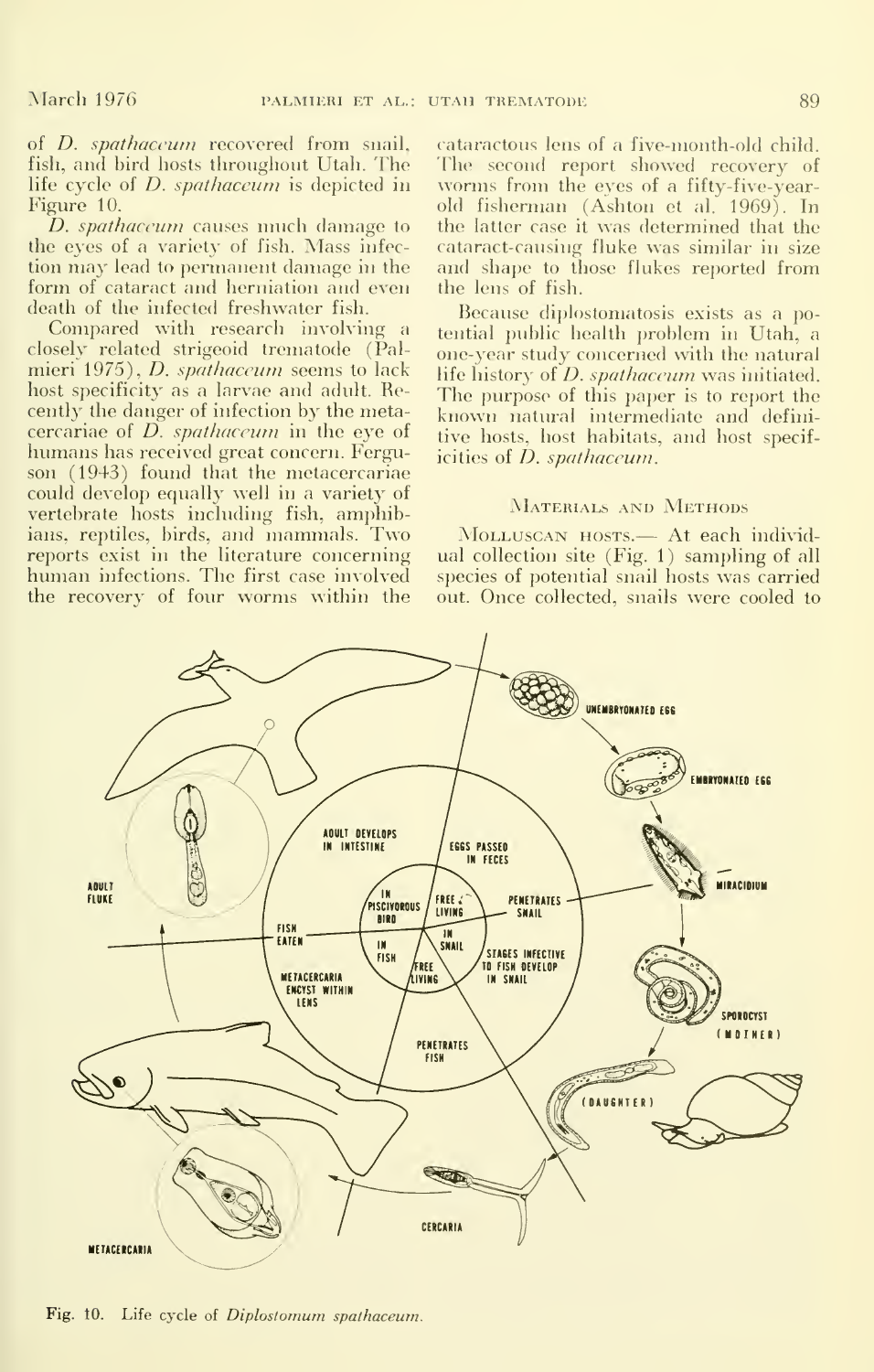<sup>5</sup> C until examined in the laboratory. Routine laboratory methods were utilized in identification and examination of snail hosts. Identification of sporocysts and shed cercariae of D. spathaceum was done at time of examination. Nonshedding snails were measured, crushed, and examined for developing larval forms of D. spathaceum. Shedding snails were isolated, cer cariae identified and then handled, as were the nonshedding snails.

Fish hosts.— <sup>A</sup> survey of piscine hosts was accomplished with the cooperation of the Utah Wildlife Resources and local fishermen (creel content examination) at each collection site. Fish were collected by electrofishing, gill net, hook and line, and seine, cooled to approximately <sup>1</sup> C with crushed ice, and returned to the laboratory for examination. In the laboratory fish were weighed, sexed, measured, and examined for metaceracriae of D. spathaceum. Each individual eye was ex tracted and carefully examined, records of fish and lens condition determined, and individual numbers of worms found in fecting the right and left eye recorded.

AVIAN HOSTS.— Collection of possible avian definitive hosts was accomplished by the use of firearms at each collection site (Fig. 1). Birds were placed in plastic bags and covered with ice until returned to the laboratory. Birds were examined utilizing routine laboratory techniques All birds were examined within 12 hours of collection for adult worms of D. spathaceum..

SPECIMEN PREPARATION.— Cercariae of D. spathaceum, isolated from infected snails, were fixed in hot buffered (pH 7.2) formalin, dehydrated in ethanol, stained in Mayers paracarmine, counterstained in fast green, cleared in methyl salicylate, and mounted in permount. Both metacercariae and adults of D. spathaceum were washed in avian physiological saline, fixed in AFA (alcohol, formalin, and acetic acid), dehydrated in ethanol, and stained, as were the cercariae.

Habitat analysis.— Four ecological variables were recorded: water type (stream, river, pond, lake); water quality (temperature and depth); shoreline characteristics (rocky, light vegetation, heavy vegetation, and sand/silt); and miscel-

laneous information on host habitat conditions unique to each collection site.

#### **RESULTS**

MoLLUscAN HOSTS.— A total of <sup>756</sup> snails including five species  $(Lymnaea)$ palustris, L. stagnalis, L. auricularia, Physa gyrina and Gyraulus circumstriatus) was collected. The only snails shown to be positive for sporocysts and cercariae of D. spathaceum were L. palustris and L. stagnalis, although L. auricularia was experimentally infected with D. spathaceum in the laboratory. Of 306 L. palustris collected, 5.7 percent demonstrated a positive infection for D. spathac eum. The range of lengths of L. palustris  $collected$  was  $11-27$  mm with the range of infected snails varying from 18 to 22 mm. Although not as common, 6.5 percent of 31 L. stagnalis were shown to be infected with *D. spathaceum. L. stagnalis* ranged from <sup>13</sup> to <sup>21</sup> mm in length with infected snails showing a narrow length variation of 18 to 19 mm. Of the three other species of snails collected, no sporocyst or cercarial infection of D. spathaceum was noted. A complete record of snail collections and percent infections can be found in Table 1.

FISH HOSTS.— A total of 893 fish including 21 species was recovered at col lection sites throughout Utah (Fig. 1). Ten species were found to be natural hosts for metacercariae of *D. spathaceum* (Table 2). Of these ten hosts, all are new state records and Catostomus discobulus, C. platyrhynchus, C. ardens, Salmo clarki, Richard.sonius baltcatus. and Gila atraria are new host records for *Diplostomum* spathaceum (Table 3). Of the eleven other piscine hosts examined (Table 4), no metacercariae of *Diplostomum* were found.

The rate of infection of *D. spathaceum* varied from 5.8 percent for Catostomus

TABLE 1. Summary of snail hosts examined for Diplostomum spathaceum, in Utah.

| Suails                  |     | Number Percent infected |
|-------------------------|-----|-------------------------|
| Lynnaea palustris       | 306 | 5.7                     |
| Lymnaea stagnalis       | 31  | 6.5                     |
| Lymnaea auricularia     | 19  | 0.0                     |
| Physa gyrina            | 395 | 0.0                     |
| Gyraulus circumstriatus | 5   | 0.0                     |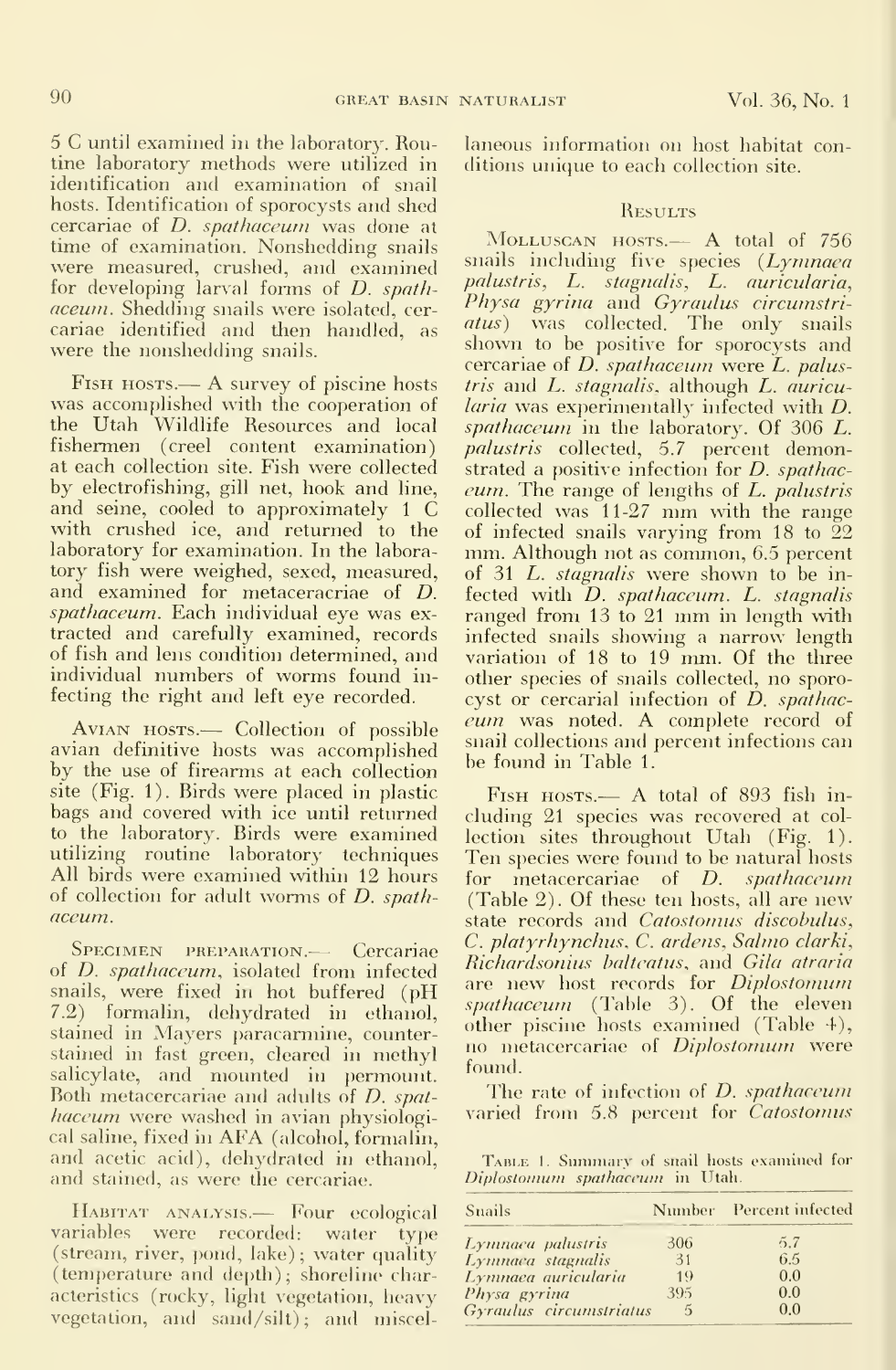Utah.

| Fish host                    | Number   | Range of<br>infection with<br>Metacer-<br>cariae $(\%)$ |
|------------------------------|----------|---------------------------------------------------------|
| Salvelinus fontinalis        | 12       | $0 - 100$                                               |
| Salmo trutta                 | 13       | 12.5-100                                                |
| Catostomus discobolus        | 26       | $0 - 5.8$                                               |
| Salmo clarki                 | $10 - 1$ | $0-88$                                                  |
| <i>Micropterus salmoides</i> | 61       | $0 - 49$                                                |
| Catostomus platyrhynchus     | 72       | 60.5-100                                                |
| Salmo gairdneri              | 346      | $0 - 100$                                               |
| Richardsonius balleatus      | 27       | $0 - 100$                                               |
| Gila atraria                 | 89       | $0 - 67$                                                |
| Catostomus ardens            | $1 +$    | 100                                                     |

*discobulus* (Chiselmouth sucker) collected from Flaming Gorge to 100 percent found in seven species of fish from five separate localities (Table 4).

Although the number of metacercariae in the right and left lenses of individual hosts seldom was identical, no significant lens preference was noted. Examination of data related to host-sex susceptibility to infection by metacercariae of  $\hat{D}$ , spathaceum revealed no significant correlation.

A complete listing of individual collecting sites, dates of collection, percent of infection of each species of fish by metacercariae of  $D.$  spathaceum, average number of metacercariae per fish, number of metacercariae in both right and left eyes, average and range of length of fish examined, total number of each species of fish examined at each collecting site, average and range of weight of fish examined as well as fish host sex, can be found in Tables 5 and 6.

BIRD HOSTS.— At each study site avian species seen feeding upon fish were col-

TABLE 3. Summary of fish negative for metacercariae of Diplostomum spathaceum in Utah.

| Fish                    | Number         |
|-------------------------|----------------|
| Lepomis macrochirus     | 11             |
| Cyprinus carpio         | 31             |
| Ictalurus punctatus     | $\overline{3}$ |
| Catostomus latipinnis   | 17             |
| Thymallus arcticus      | 15             |
| Ictalurus melas         | 10             |
| Stizostedion vitreum    | $\overline{2}$ |
| Morone chrysops         | 15             |
| Perca flavescens        | 6              |
| Gilia copei             | 10             |
| Rhinichthyes cataractae |                |

TABLE 2. Summary of fish hosts positive for lected and examined for adults of D. metacercariae of *Diplostomum spathaceum* in  $\frac{1}{spathace$ *um*. The six major species of avian hosts recovered were the California gull (Larus californicus), ring-billed gull (L. delawarensis), western grebe (Aechmophorous occidentalis), mallard duck (Anas platyrhynchus), American coot<br>(Fulica americana), and the eared grebe (Podiceps casdicus). The two gulls  $(L,$ californicus and L. delawarensis) represent the only natural infections. Although mallard ducks have been reported as definitive hosts, attempts to experimentally infect them on the laboratory proved unsuccessful.

#### DISCUSSION

Collection sites throughout Utah were of three ecological types: desert lakes, mountain valley lakes, and high alpine lakes. Examination of molluscan, fish and avian hosts at these sites revealed a widespread infection of *D. spathaceum*.

This study indicates *Lymnaea palustris* and L. *stagnalis* as the first intermediate hosts. From the range of size of infected snails, it appears that only older snails harbor this infection in Utah (Table 1).

Infection of the eye capsules of fish intermediate hosts by metacercariae of D. *spathaceum* seems to occur within several families of fish as indicated in Table 2. The ability of cercariae to penetrate and develop within young and old fish, male or female hosts, and fish having exper-

TABLE 4. Collecting sites for intermediate and definitive hosts of Diplostomum spathaceum in Utah.

| Identification<br>no. * | Collection<br>site      | County     |
|-------------------------|-------------------------|------------|
| $\mathbf{1}$            | Nine-Mile Reservoir     | Sanpete    |
| $\frac{2}{3}$           | Mantua                  | Box Elder  |
|                         | Scofield Reservoir      | Carbon     |
| $rac{4}{5}$             | Deer Creek Reservoir    | Wasatch    |
|                         | Strawberry Reservoir    | Wasatch    |
| $\frac{6}{7}$           | Ash & Laverkan Creeks   | Washington |
|                         | Utah Lake               | Utah       |
| 8                       | Pineview Reservoir      | Weber      |
| 9                       | Otter Creek Reservoir   | Piute      |
| 10                      | Palisades Lake          | Sanpete    |
| 11                      | Mirror and Lost Lakes   | Summit     |
| 12                      | Rockport Reservoir      | Summit     |
| 13                      | Hyrum Reservoir         | Cache      |
| 14                      | Lake Powell             | Kane and   |
|                         |                         | San Juan   |
| 15                      | Flaming Gorge Reservoir | Daggett    |
| 16                      | Fish Lake               | Sevier     |
| 17                      | Kolob Reservoir         | Washington |

\*Refers to numbers on Figure 1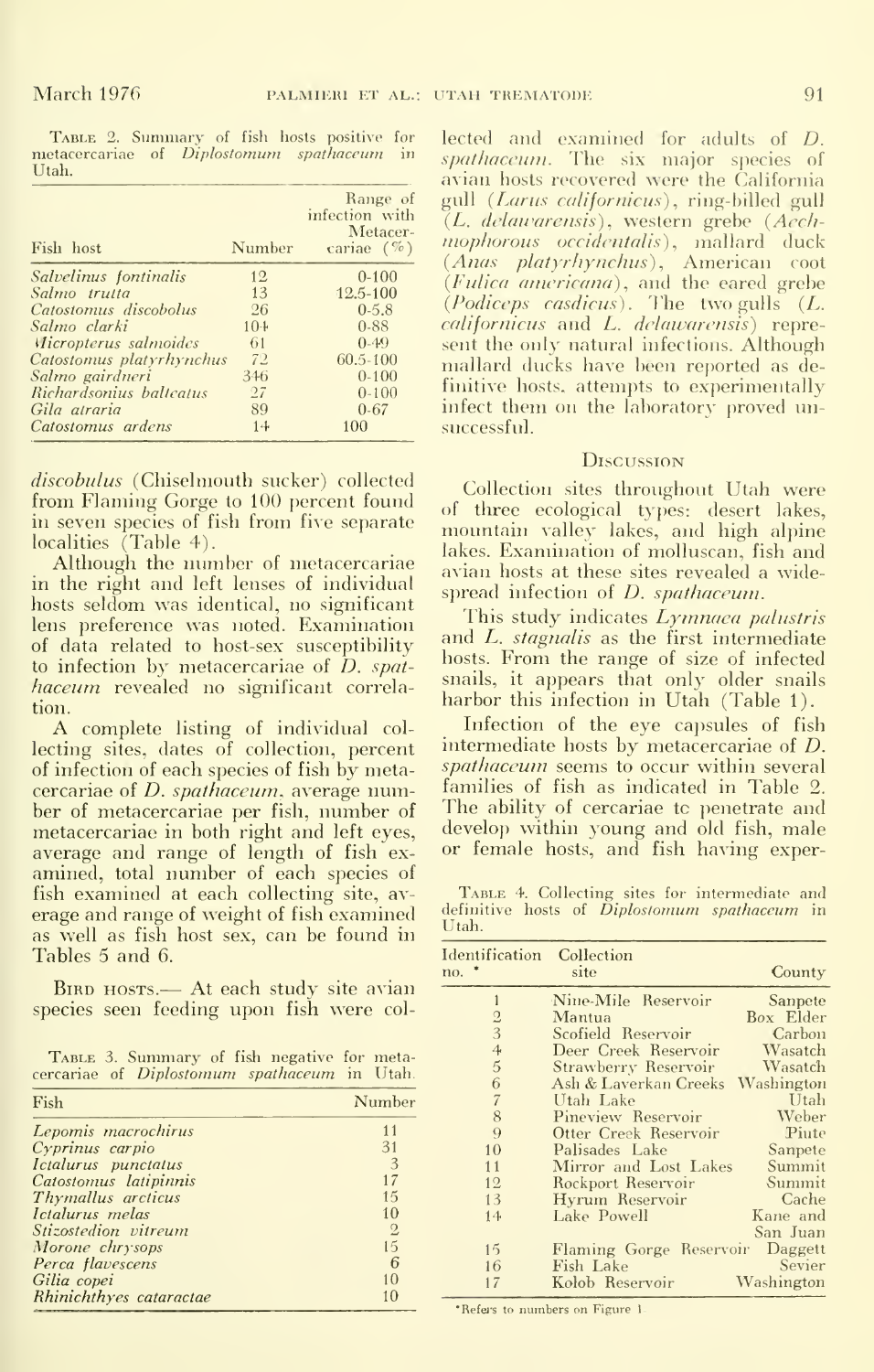|                                        |                                                     |                                                       |               |                       | GREAT BASIN NATURALIST                                                     |                                                |                                                                                                                                      |                                    | Vol. 36, No. 1                                                                                                  |                                                                |
|----------------------------------------|-----------------------------------------------------|-------------------------------------------------------|---------------|-----------------------|----------------------------------------------------------------------------|------------------------------------------------|--------------------------------------------------------------------------------------------------------------------------------------|------------------------------------|-----------------------------------------------------------------------------------------------------------------|----------------------------------------------------------------|
| Total females                          | $\frac{2}{3}$<br>$\circ$                            | 1500                                                  | 5             | 22                    | $\circ$<br>$50\,$<br>18                                                    | $\infty$                                       | 34<br>201<br>$\omega$ 4                                                                                                              | $\sim$ $-$                         |                                                                                                                 | $\sim$ $\sim$ $\sim$                                           |
| Total males                            | 521                                                 | 540                                                   | $\infty$      | 35                    | $\frac{10}{2}$<br>11                                                       | $\alpha$                                       | $Q$ 4 $\infty$ 4<br>23<br>$\overline{41}$                                                                                            | $\circ$ $\overline{ }$             |                                                                                                                 | $\sim$ $\sim$ $\sim$                                           |
| fleit to .on lateT                     | $\frac{7}{5}$<br>$\overline{\phantom{0}}$           | 225                                                   | $\infty$      | 57                    | 54<br>$\circ$<br>$\infty$                                                  | 16<br>$\circ$                                  | $\overline{4}$<br>75<br>15<br>$\overline{\mathfrak{Q}}$                                                                              | $\alpha$                           | $10^{10}$<br>$\frac{9}{22}$<br>$\infty$                                                                         | $\circ$ $\circ$                                                |
| Average and range<br>of weight (gm)    |                                                     | 850 (660-1980)<br>130 (36-750)                        |               | 119(87-227)           | 130 (45-355)<br>$22(15-30)$                                                | 173(50-445)<br>$72(28-275)$                    | 1078 (885-1445)<br>511 (100-1370)<br>382(55-1178)<br>$60 + (415 - 720)$<br>$66(45-110)$<br>$13(9-15)$                                |                                    |                                                                                                                 | 532(180-1165<br>480 (450-625)<br>557 (440-605)                 |
| Average and range<br>of length (cm)    | $22(20-25)$<br>31 (24-37<br>50(50)                  | $20(14-51)$<br>$16(12-16)$<br>$41(34-49)$             | $26(19-30)$   | $20(18-23)$           | 19(10-28)<br>11(10-12                                                      | 16(12-18)<br>$21(13-32)$                       | $43(42 - 46)$<br>$35(21-52)$<br>$\frac{30(14-49)}{36(32-39)}$<br>18(16-20)<br>11(10-12)                                              |                                    |                                                                                                                 | $\frac{26(22-29)}{25(15-35)}$<br>$\frac{25(21-40)}{28(21-40)}$ |
| Hosts collected                        | Perca flavescens<br>Salmo gairdneri<br>Salmo trutta | Salmo gairdneri<br>Salmo gairdneri<br>Salmo gairdneri | Salmo trutta  | Micropterus salmoides | Richardsonius balteatus<br>Salmo gairdneri<br>Salmo clarki<br>Gila atraria | Catostomus discobulus<br>Catostomus latipinnis | Catostomus platyrhynchus<br>Richardsonius balteatus<br>Salvelinus fontinalis<br>Catostomus ardens<br>Salmo gairdneri<br>Salmo clarki | Salmo gairdneri<br>Salmo gairdneri | Catostomus platyrhynchus<br>Richardsonius balteatus<br>Salvelinus fontinalis<br>Salmo gairdneri<br>Salmo clarki | Salmo gairdneri<br>Cyprinus carpio<br>Salmo clarki             |
| Collection locality                    | Deer Creek                                          | Reservoir<br>Nine-Mile                                | Sanpete River | Reservoir<br>Mantua   | Reservoir<br>Scofield                                                      | Creek<br>Laverkan<br>Ash and                   | Reservoir<br>Strawberry                                                                                                              | Reservoir<br>Strawberry            | Reservoir<br>Strawberry                                                                                         | Pineview                                                       |
| (day/month/year)<br>Date of collection | $31 - V - 1975$                                     | 11-VII-1975<br>3-VII-1975<br>16-V-1975                | 16-V-1975     | $2-V-1975$            | 29-V-1975                                                                  | 12-VI-1975                                     | 5-VI-1975                                                                                                                            | 10-VII-1975<br>8-VII-1975          | 30-X-1975                                                                                                       | 27-VI-1975                                                     |

TABLE 5. Fish host and parasite infection data of Diplostomum spathaceum for the major lakes of Utah.

92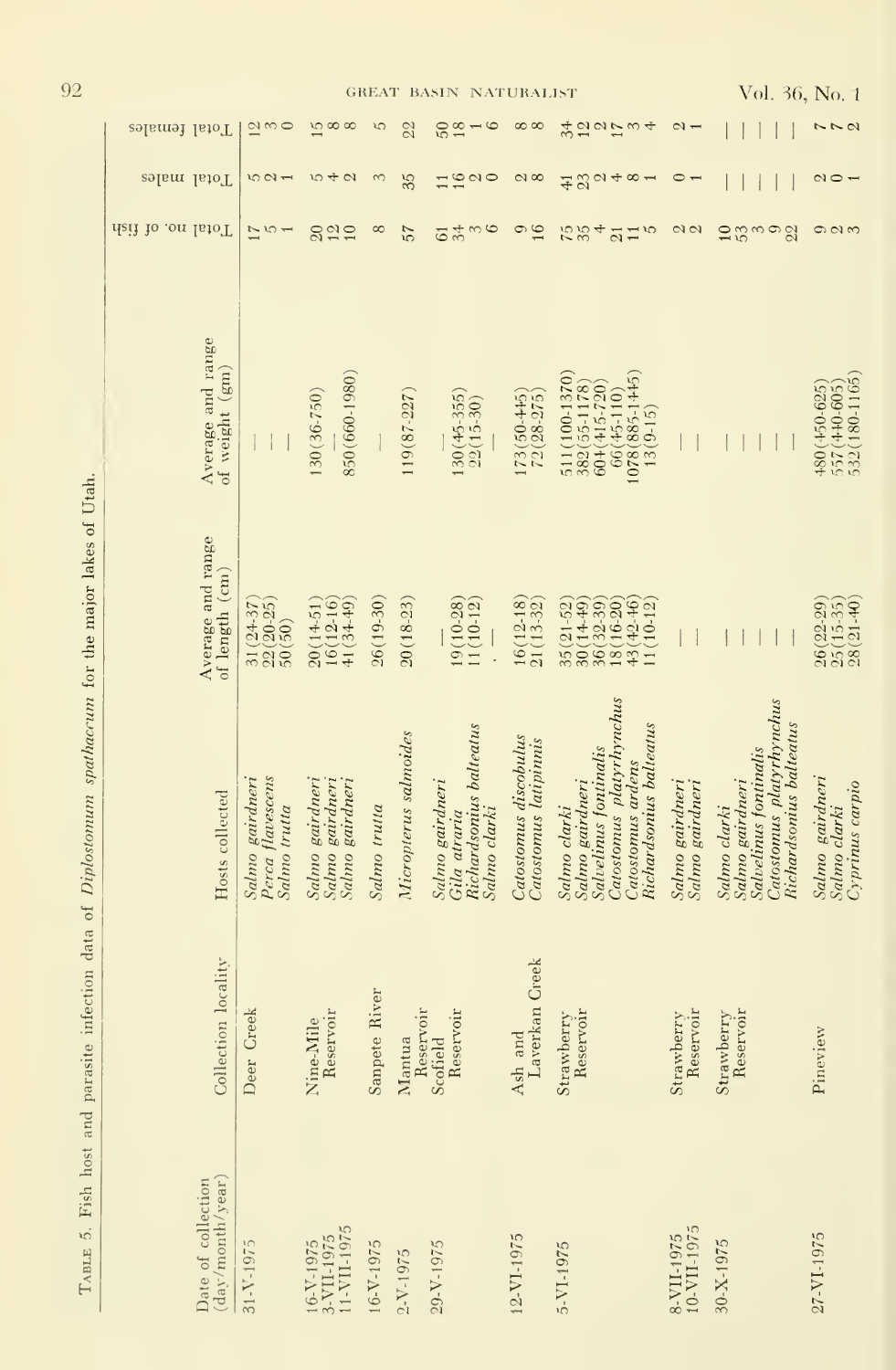| March                                                        |                 | 1976            |                                                                                |                                                        |                                             | ET<br>$\Lambda L_{\cdot}$ .                                                                                   | UTAH                                                                          | TREMATODE                                                                                      |                                                                                      |
|--------------------------------------------------------------|-----------------|-----------------|--------------------------------------------------------------------------------|--------------------------------------------------------|---------------------------------------------|---------------------------------------------------------------------------------------------------------------|-------------------------------------------------------------------------------|------------------------------------------------------------------------------------------------|--------------------------------------------------------------------------------------|
| $\infty$<br>$\infty$                                         | 32              | 29              | $\mathbb{C}$                                                                   | $\mathbb{C}$                                           | $\frac{15}{2}$                              | 6<br>$ \circ$                                                                                                 | $\overline{\Omega}$                                                           | ഗ<br>$\mathcal{C}$                                                                             | 6 m m                                                                                |
| $\frac{1}{2}$                                                |                 | 13              | $\circ$<br>13                                                                  | $\omega \, \alpha$ $\rightarrow$                       | 11<br>$\mathcal{E}$                         | 400<br>$\overline{c}$<br>10                                                                                   | $\circ$<br>C<br>$\overline{31}$                                               | +<br>4<br>$\circ$<br>$\circ$                                                                   | 5001<br>$\subseteq$                                                                  |
| $\overline{10}$<br>10                                        | 43              | 일               | 16<br>15                                                                       | $\alpha$<br>3                                          | 32<br>$\infty$                              | 320<br>$\frac{8}{2}$                                                                                          | ÷<br>$\frac{50}{17}$                                                          | $\circ$<br>S 10                                                                                | 16<br>10<br>$\circ$                                                                  |
|                                                              |                 |                 |                                                                                |                                                        |                                             |                                                                                                               |                                                                               |                                                                                                |                                                                                      |
| 035(615.1405<br>155 (120-180)<br>$324(265 - 460)$            |                 | 317 (128-546)   | 236(155-507<br>$130(90-178)$<br>170(170)                                       | $1475(1275 - 1675)$<br>$110(21 - 219)$<br>$+6(10-100)$ | $6+8(200-13+9$<br>+58 (+00-596)             | $959(492 - 1026)$<br>700 (477-1044)<br>281 (137-403)<br>$596(428-730)$<br>68(19-250)                          | 181 (240.1035)<br>365 (305-423<br>$236(95 - 305)$<br>787(787)                 | 3539(650-5680<br>408 (320-495)<br>$52(70-110)$<br>(670)(670)<br>10(10)                         | 217(120-400<br>$1 + 6(115 - 205)$<br>148 (120-195)<br>185(110-295                    |
| $24(21-25)$<br>$+0(32.51)$<br>28(26-31                       |                 | $30(23-37)$     | $25(24-26)$<br>$24(10-37)$<br>$22(19-37)$<br>26(26)                            | 53(52.54)<br>23(10-29)<br>18(16-22)                    | $36(21 - 16)$<br>35(33.38)                  | $3 + (31 - 40)$<br>$37(30 - 41)$<br>$31(25 - 36)$<br>41(37-45<br>13(10-23)                                    | $25(20-33)$<br>$33(25-42)$<br>$32(30-35)$<br>$(0+)04$                         | $140(81 - 196)$<br>32.5(30-35)<br>$16(12-20)$<br>11.5(11-12)<br>39(39)                         | $26(30-34)$<br>$21(19-24)$<br>$22.5(21 - 24)$<br>$2 + (20.29)$                       |
| Morone chrysops<br>carpo sminial,<br><i>l</i> ctalurus melas | Salmo gairdneri | Salmo gairdneri | Salvelinus fontinalis<br>Thymallus arcticus<br>Salmo gairdueri<br>Salmo clarki | Catostonus ardens<br>Salmo gairdneri<br>Gila atraria   | Catostonus platyrhynchus<br>Salmo gairdneri | Micropterus salmoides<br>Leponus macrochirus<br>ctalurus punctatus<br>Stizostedion vitreum<br>Cyprinus carpio | Catostonus discobulus<br>Catostonus ardens<br>Salmo gairdneri<br>Gila atrarıa | Richardsonius balteatus<br>atostomus ardens<br>Salmo gairdneri<br>Salmo trutta<br>Gila atraria | Catostomus platyrhynchus<br>Salvelinus fontinalis<br>Salmo gairdneri<br>Salmo clarki |
| Utah Lake                                                    | Otter Creek     | Palisades       | Lakes<br>High Uinta<br>Mountain                                                | Reservoir<br>Rockport                                  | Hyrum Reservoir                             | Lake Powell                                                                                                   | Flaming Gorge                                                                 | Fish Lake                                                                                      | Reservoir<br>Kolob                                                                   |
| 26-VI-1975                                                   | 8-VII-1975      | 18-VII-1975     | 22-VII-1975                                                                    | 5-VIII-1975                                            | 7-VIII-1975                                 | $14-VIII - 1975$                                                                                              | 20-IX-1975                                                                    | 25-X-1975                                                                                      | 7-XI-1975                                                                            |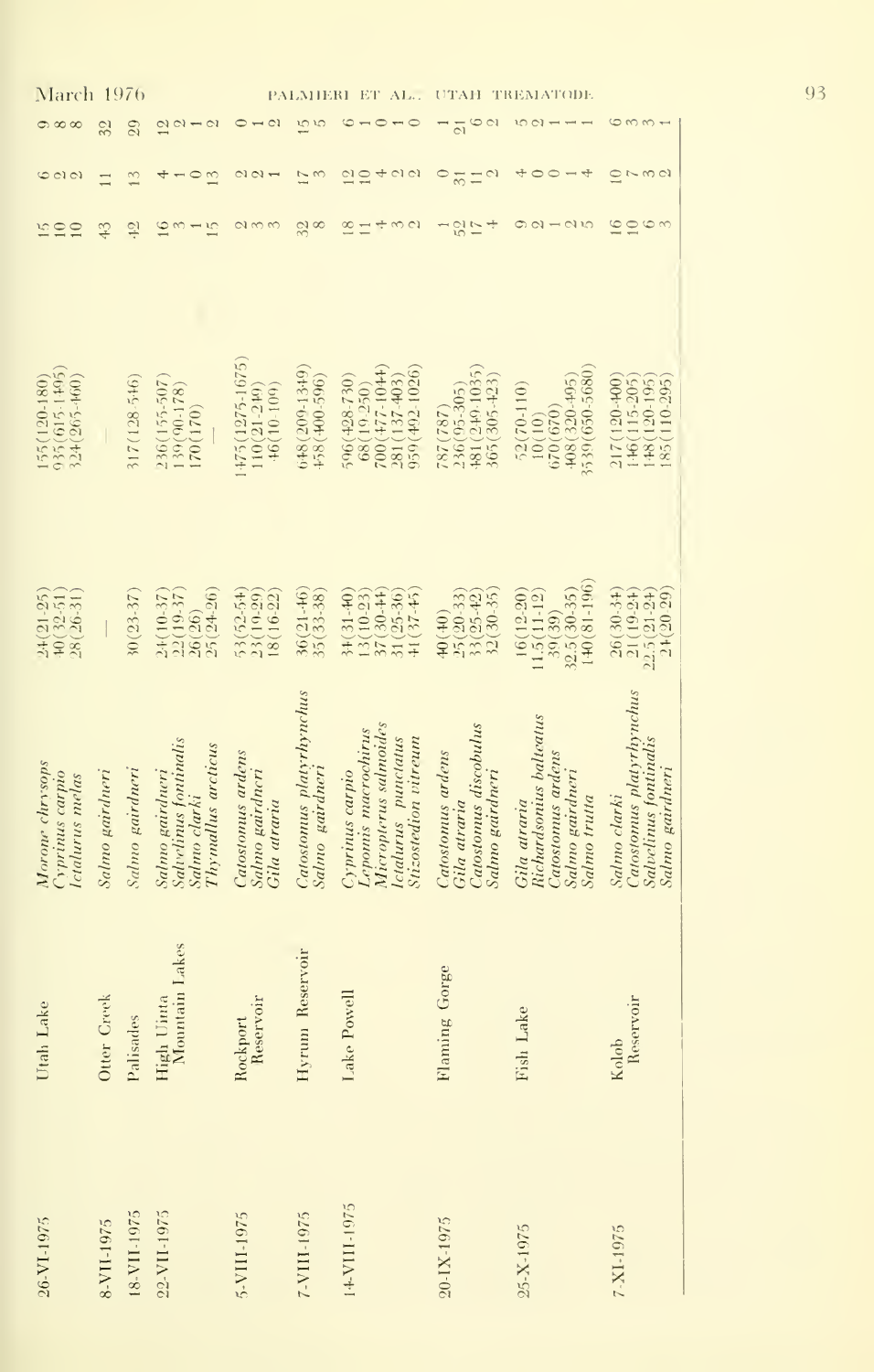| of collection<br>$(\mathrm{day}/\mathrm{month}/\mathrm{year})$<br>Date | Collection locality                       | Hosts collected                                                                                                                      | Percent infection<br>of fish                    | metacercariae<br>eye<br>right<br>Avg. no.<br>$\overline{\mathbf{m}}$ | $\begin{array}{c} \text{Avg. no,} \ \text{metacercaria} \ \text{in left eye} \end{array}$ | $Avg$ number<br>metacercariae/host             |
|------------------------------------------------------------------------|-------------------------------------------|--------------------------------------------------------------------------------------------------------------------------------------|-------------------------------------------------|----------------------------------------------------------------------|-------------------------------------------------------------------------------------------|------------------------------------------------|
| 31-V-1975                                                              | Deer Creek<br>Reservoir                   | Salmo gairdneri<br>Perca flavescens<br>Salmo trutta                                                                                  | 0.0<br>0.0<br>0.0                               | 0.0<br>0.0<br>0.0                                                    | 0.0<br>0.0<br>0.0                                                                         | 0.0<br>0.0<br>0.0                              |
| 16-V-1975<br>3-VII-1975<br>11-VII-1975                                 | Nine-Mile<br>Reservoir                    | Salmo gairdneri<br>Salmo gairdneri<br>Salmo gairdneri                                                                                | 55.0<br>100.0<br>100.0                          | 24.5<br>78.0<br>23.9                                                 | 31.0<br>76.0<br>25.6                                                                      | 55.5<br>154.0<br>49.5                          |
| 16-V-1975<br>$2-V-1975$                                                | Sanpete River<br>Mantua<br>Reservoir      | Salmo trutta<br>Micropterus salmoides                                                                                                | 12.5<br>49.0                                    | 1.3<br>1.9                                                           | 10.0<br>2.1                                                                               | 11.3<br>4.0                                    |
| 29-V-1975                                                              | Scofield<br>Reservoir                     | Salmo gairdneri<br>Gila atraria<br>Richardsonius balteatus<br>Salmo clarki                                                           | 0.0<br>0.0<br>0.0<br>0.0                        | 0.0<br>0.0<br>0.0<br>0.0                                             | 0.0<br>0.0<br>0.0<br>0.0                                                                  | 0.0<br>0.0<br>0.0<br>0.0                       |
| 12-VI-1975                                                             | Ash and<br>Laverkan Creek                 | Catostomus discobulus<br>Catostomus latipinnis                                                                                       | 0.0<br>0.0                                      | 0.0<br>0.0                                                           | 0.0<br>0.0                                                                                | 0.0<br>0.0                                     |
| 5-VI-1975                                                              | Strawberry<br>Reservoir                   | Salmo clarki<br>Salmo gairdneri<br>Salvelinus fontinalis<br>Catostomus platyrhynchus<br>Catostomus ardens<br>Richardsonius balteatus | 88.0<br>97.0<br>100.0<br>100.0<br>100.0<br>80.0 | 4.2<br>18.8<br>64.3<br>55.2<br>4.9<br>14.0                           | 3.1<br>21.2<br>76.6<br>56.8<br>3.9<br>16.6                                                | 7.3<br>$+0.0$<br>140.9<br>112.0<br>8.8<br>30.6 |
| 8-VII-1975<br>10-VII-1975                                              | Strawberry<br>Reservoir                   | Salmo gairdneri<br>Salmo gairdneri                                                                                                   | 100.0<br>100.0                                  | 11.5<br>0.5                                                          | 22.0<br>1.5                                                                               | 33,5<br>2.0                                    |
| 30-X-1975                                                              | Strawberry<br>Reservoir                   | Salmo clarki<br>Salmo gairdneri<br>Salvelinus fontinalis<br>Catostomus platyrhynchus<br>Richardsonius balteatus                      | 90.0<br>90,0<br>100.0<br>100.0<br>5.0           | 1.8<br>7.2<br>16.3<br>79.8<br>3.4                                    | 1.3<br>6.1<br>$1 - 3$<br>77.3<br>3.8                                                      | 3.1<br>13.3<br>30.6<br>157.1<br>7.2            |
| 27-VI-1975                                                             | Pineview                                  | Salmo gairdneri<br>Salmo clarki<br>Cyprinus carpio                                                                                   | 0.0<br>0.0<br>0.0                               | 0.0<br>0.0<br>0.0                                                    | 0.0<br>0.0<br>0.0                                                                         | 0.0<br>0.0<br>0.0                              |
| 26-VI-1975                                                             | Utah Lake                                 | Morone chrysops<br>Cyprinus carpio<br><i><u>Ictalurus melas</u></i>                                                                  | 0.0<br>0.0<br>0.0                               | 0.0<br>0.0<br>0.0                                                    | 0.0<br>0.0<br>0.0                                                                         | 0.0<br>0.0<br>0.0                              |
| 8-VII-1975                                                             | Otter Creek                               | Salmo gairdneri                                                                                                                      | 25.6                                            | 1.2                                                                  | 2.0                                                                                       | 3.2                                            |
| 18-VII-1975<br>22-VII-1975                                             | Palisades<br>High Uinta<br>Mountain Lakes | Salmo gairdneri<br>Salmo gairdneri<br>Salvelinus fontinalis<br>Salmo clarki<br>Thymallus arcticus                                    | 95.0<br>0.0<br>0.0<br>0.0<br>0.0                | 8.8<br>0.0<br>0.0<br>0.0<br>0.0                                      | 9.2<br>0.0<br>0.0<br>0.0<br>0.0                                                           | 18.0<br>0.0<br>0.0<br>0.0<br>0.0               |
| 5-VIII-1975                                                            | Rockport<br>Reservoir                     | Catostomus ardens<br>Salmo gairdneri<br>Gila atraria                                                                                 | 100.0<br>0.0<br>67.0                            | 1.5<br>0.0<br>1.0                                                    | 3.0<br>0.0<br>1.0                                                                         | $+5$<br>0.0<br>2.0                             |
| 7-VIII-1975                                                            | Hyrum Reservoir                           | Catostomus platyrhynchus<br>Salmo gairdneri                                                                                          | 60.5<br>0.0                                     | 65.1<br>0.0                                                          | 80.7<br>0.0                                                                               | 145.8<br>0.0                                   |
| 14-VII1-1975                                                           | <b>Lake Powell</b>                        | Cyprinus carpio<br>Lepomis macrochirus<br>Micropterus salmoides<br>Ictalurus punctatus<br>Stizostedion vitreum                       | 0.0<br>0.0<br>0.0<br>0,0<br>0.0                 | 0.0<br>0.0<br>0.0<br>0.0<br>0.0                                      | 0.0<br>0.0<br>0.0<br>0.0<br>0.0                                                           | 0.0<br>0.0<br>0.0<br>0.0<br>0.0                |
| 20-IX-1975                                                             | Flaming Gorge                             | Catostonuis ardens<br>Gila atraria<br>Catostomus discobulus<br>Salmo gairdneri                                                       | (00.0)<br>0,0<br>5.8<br>0.0                     | 1.0<br>0.0<br>3.0<br>0.0                                             | 1.0<br>0,0<br>0,0<br>0.0                                                                  | 2.0<br>0.0<br>3.0<br>0.0                       |

TABLE 6. Fish host and parasite infection data of *Diplostomum spathaceum* for the major lakes of Utah.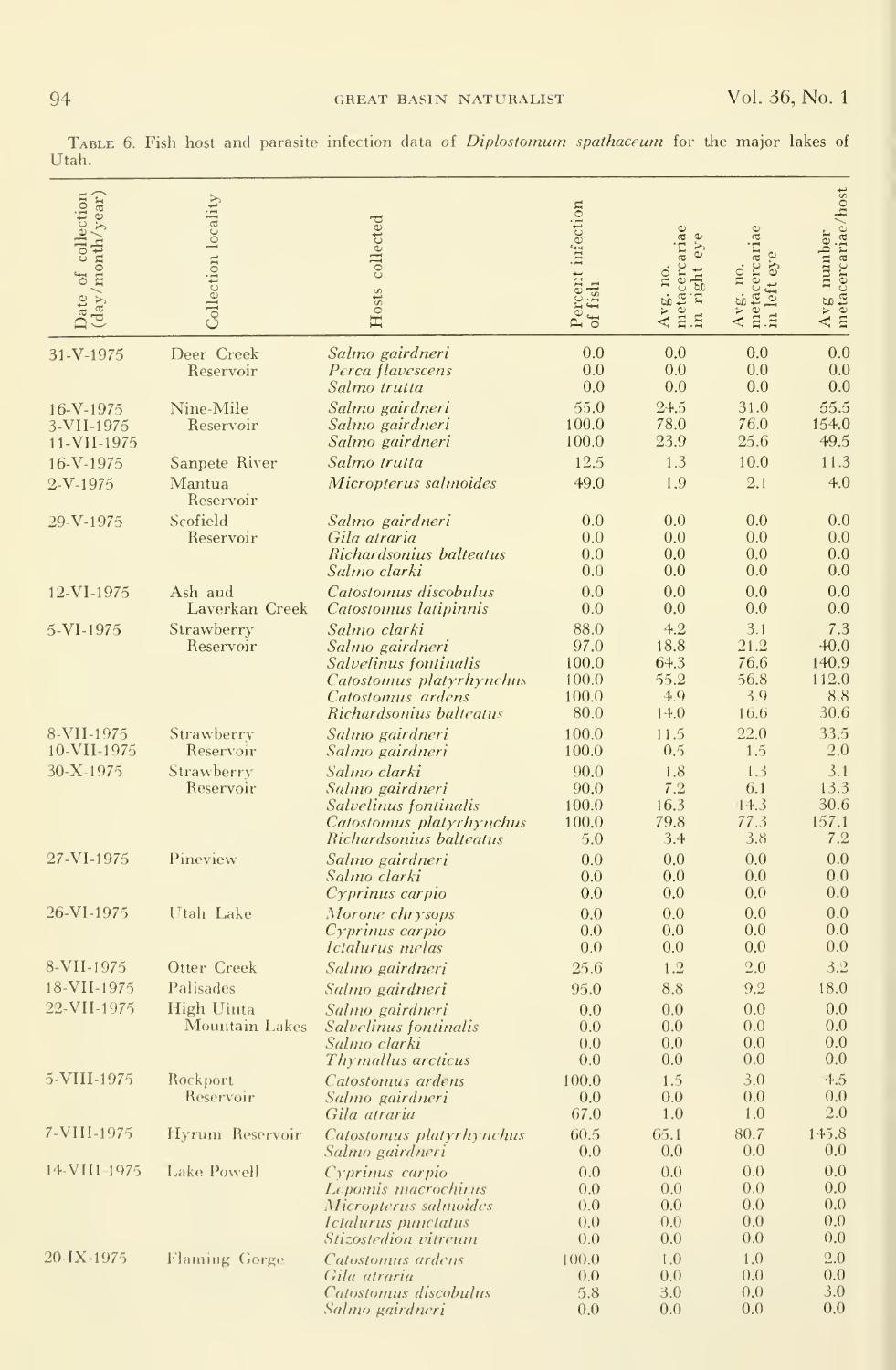| Fish Lake | Gila atraria             | 100.0                   | 14.8  | 11.6 | 26.4 |
|-----------|--------------------------|-------------------------|-------|------|------|
|           |                          |                         |       |      | 8.0  |
|           | Catostomus ardens        | 100.0                   | 29.0  | 35.0 | 64.0 |
|           | Salmo gairdneri          | 0.0                     | 0.0   | 0.0  | 0.0  |
|           | Salmo trutta             | 80.0                    | 2.5   | 1.0  | 3.5  |
| Kolob     | Salmo clarki             | 0.0                     | 0.0   | 0.0  | 0.0  |
|           | Catostomus platyrhynchus | 0.0                     | 0.0   | 0.0  | 0.0  |
|           | Salvelinus fontinalis    | 0.0                     | 0.0   | 0.0  | 0.0  |
|           | Salmo gairdneri          | 0.0                     | 0.0   | 0.0  | 0.0  |
|           | (Table 6 continued)      | Richardsonius balteatus | 100.0 | 6.0  | 2.0  |

ienced a previous infection by metacercariae of *D. spathaceum*, seems to be equal.

The major definitive hosts in Utah are the ring-billed and California gulls. Beginning early in the spring and through late summer, the California gull is most prevalent. Once September arrives the<br>ring-billed gull predominates. This accounts for the change in major definitive hosts throughout the seasons. Although over 38 avian hosts in seven families have been identified as definitive hosts of  $D$ . *spathaceum* throughout the world (Mc-Donald 1969), in Utah no other piscivorous avian host was found positive for adult worms of D. spathaceum.

The ecological habitats examined in Utah varied greatly. Both desert and mountain valley lakes had the highest rate of infection of *Diplostomum*. The reason for this is indicated by the prevalence of<br>the needed shoreline and bottom vegetation, so important for the development, growth, and reproduction of Lymnaea stagnalis and L. palustris. The lack of vegetation, snail and gull hosts, as well as the presence of low water temperatures, probably accounts for the low infection rate in high alpine lakes. In several manmade lakes throughout the state, a low rate or absence of infections of diplostomatosis was noted. This is likely due to the lack of shoreline vegetation.

The pathologic effects of *Diplostomum spathaceum* upon the fish host are many. Examination of those fish blinded with cataract (Fig. 9) and containing a heavy burden of larval metacercariae  $(Fig. 8)$ revealed stunted growth (length, girth, and weight), abnormal feeding behavior (lack of response to visual stimuli) and decreased visual acuity. Ashton et al. (1969) reported that larvae migrate to the eye via vascularvenous channels and showed that the lens, vitreous, or cortex of the eve may be proliferated with metacercariae. In older fish chronic infections, pronounced subacute inflammatory reactions in the vitreous involving heterophils, eosinophils, and macrophages with ingested lens material occurred. We found other effects of diplostomatosis upon the lens such as keratoconus, bulbothalmos, cornea perforation, ulcer, ruptured globe with lens expulsion and panothalmitis to be common in fish living in lakes which harbor heavy infections.

In summary, the rate of infection of  $D$ . *spathaceum* across Utah is high and is increasing in magnitude with time. Many fish species serve as intermediate hosts, but limited numbers of snail and bird hosts are present throughout Utah. The potential for exposure of mammalian hosts exists. Further investigations concerned with the control of diplostomatosis as well as potentials for health hazards to wildlife and man are warranted.

#### **ACKNOWLEDGMENTS**

The authors wish to thank the Utah Division of Wildlife Resources for specimen collection and the National Science Foundation (Grant EPP 75-04396) for financial support, Steven Hilton for artistic assistance, and Ferron L. Andersen for advice and support. The authors also wish to thank Joel Croft, Raymond Loveless, Craig Breinholt, Steve Stringer, Keith Church, and Rex Infanger for assistance.

#### LITERATURE CITED

- ASHTON, N. N. BROWN, AND D. EASTY. 1969.<br>Trematode cataract in freshwater fish. J. Small Animal Pract. 10: 471-478.
- BAUER, O. 1959. The ecology of parasites of<br>freshwater fish. Bulletin of the State Scien-<br>tific Research Institute of Lake and River Fish.
- BECKER, C., AND W. BRUNSON. 1966. Transmission of Diplostomum flexicaudum to trout by ingestion of precocious metacercariae in<br>molluscs. J. Parasitol. 52: 829-830.